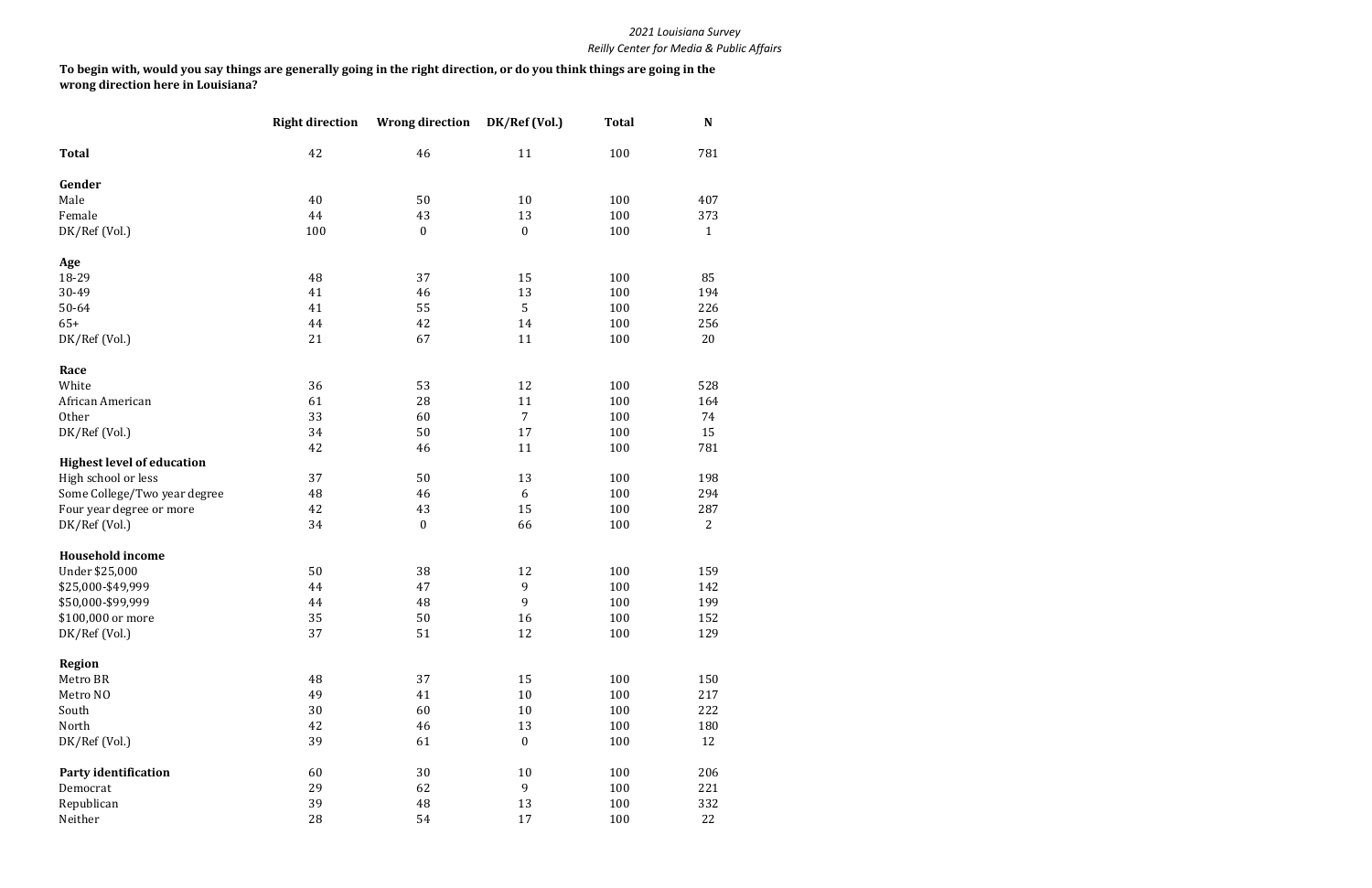# DK/Ref (Vol.)

| Party identification (with leaners)<br>Democrat | 60<br>27 | 30<br>61 | 10<br>12 | 100<br>100 | 270<br>313 |
|-------------------------------------------------|----------|----------|----------|------------|------------|
| Republican                                      | 39       | 49       | 12       | 100        | 177        |
| Neither<br>DK/Ref (Vol.)                        | 27       | 55       | 18       | 100        | 21         |
| Ideology                                        | 55       | 35       | 10       | 100        | 155        |
| Liberal                                         | 57       | 31       | 12       | 100        | 177        |
| Moderate                                        | 34       | 58       | 8        | 100        | 390        |
| Conservative<br>DK/Ref (Vol.)                   | 23       | 48       | 28       | 100        | 59         |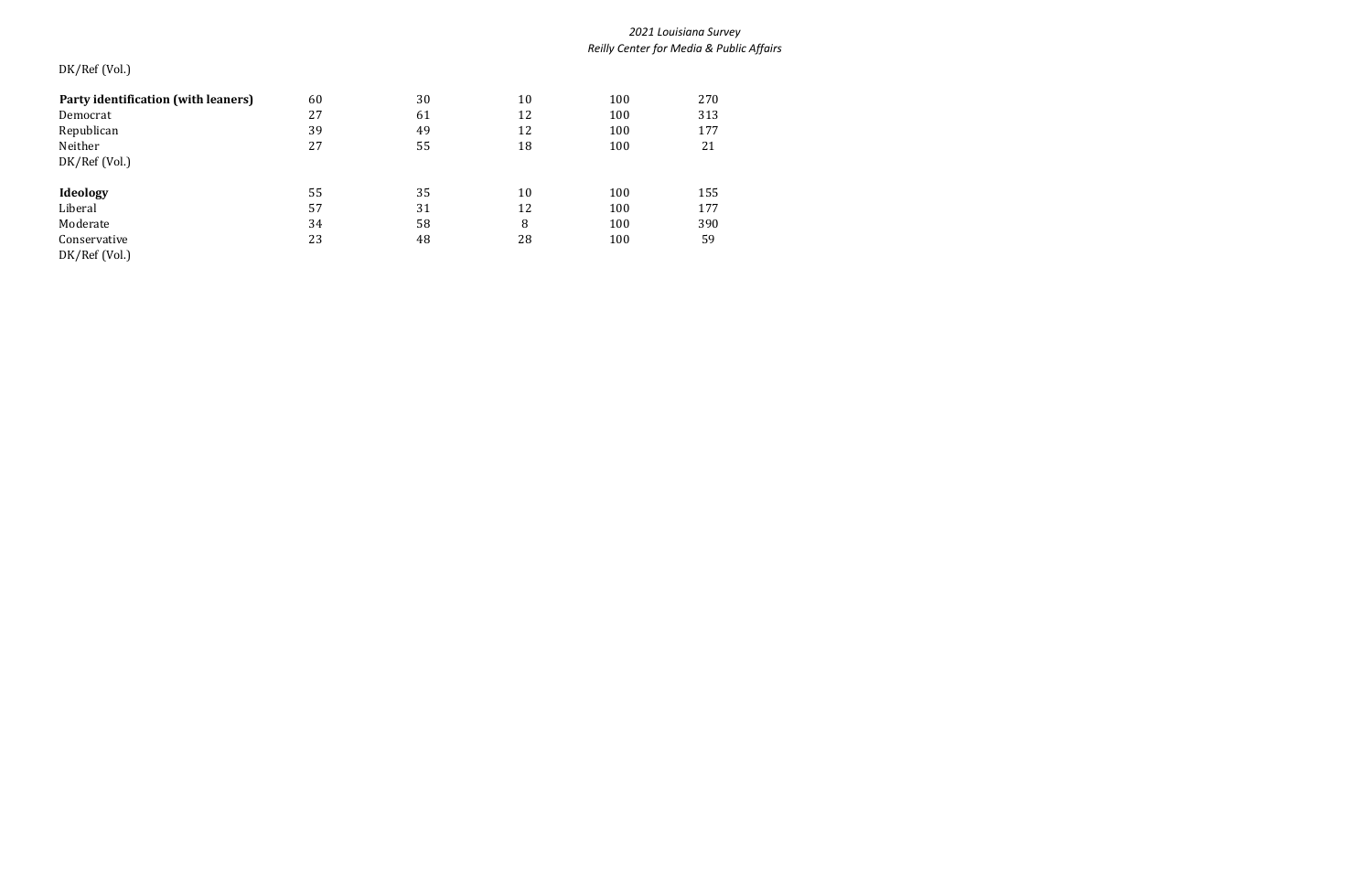| $\boldsymbol{9}$<br>33<br>31<br>24<br>100<br><b>Total</b><br>$\overline{4}$<br>Gender<br>$\overline{7}$<br>33<br>Male<br>26<br>29<br>5<br>100<br>39<br>$\mathbf{3}$<br>Female<br>11<br>29<br>19<br>100<br>$\boldsymbol{0}$<br>DK/Ref (Vol.)<br>$\mathbf{0}$<br>$\mathbf{0}$<br>100<br>100<br>$\mathbf{0}$<br>Age<br>18-29<br>3<br>43<br>27<br>24<br>100<br>$\overline{4}$<br>$\overline{2}$<br>35<br>27<br>30-49<br>$\overline{4}$<br>31<br>100<br>3<br>30<br>31<br>25<br>100<br>50-64<br>11<br>15<br>33<br>26<br>18<br>$\boldsymbol{9}$<br>100<br>$65+$<br>33<br>DK/Ref (Vol.)<br>18<br>18<br>31<br>$\boldsymbol{0}$<br>100<br>Race<br>5<br>3<br>White<br>32<br>33<br>27<br>100<br>19<br>35<br>25<br>100<br>14<br>African American<br>6<br>29<br>28<br>100<br>Other<br>$\overline{4}$<br>34<br>$\overline{4}$ |               |                | Very confident Somewhat confident Not very confident Not at all confident |    |    | DK/Ref (Vol.)    | <b>Total</b> | $\mathbf N$  |
|----------------------------------------------------------------------------------------------------------------------------------------------------------------------------------------------------------------------------------------------------------------------------------------------------------------------------------------------------------------------------------------------------------------------------------------------------------------------------------------------------------------------------------------------------------------------------------------------------------------------------------------------------------------------------------------------------------------------------------------------------------------------------------------------------------------|---------------|----------------|---------------------------------------------------------------------------|----|----|------------------|--------------|--------------|
|                                                                                                                                                                                                                                                                                                                                                                                                                                                                                                                                                                                                                                                                                                                                                                                                                |               |                |                                                                           |    |    |                  |              | 781          |
|                                                                                                                                                                                                                                                                                                                                                                                                                                                                                                                                                                                                                                                                                                                                                                                                                |               |                |                                                                           |    |    |                  |              |              |
|                                                                                                                                                                                                                                                                                                                                                                                                                                                                                                                                                                                                                                                                                                                                                                                                                |               |                |                                                                           |    |    |                  |              | 407          |
|                                                                                                                                                                                                                                                                                                                                                                                                                                                                                                                                                                                                                                                                                                                                                                                                                |               |                |                                                                           |    |    |                  |              | 373          |
|                                                                                                                                                                                                                                                                                                                                                                                                                                                                                                                                                                                                                                                                                                                                                                                                                |               |                |                                                                           |    |    |                  |              | $\mathbf{1}$ |
|                                                                                                                                                                                                                                                                                                                                                                                                                                                                                                                                                                                                                                                                                                                                                                                                                |               |                |                                                                           |    |    |                  |              |              |
|                                                                                                                                                                                                                                                                                                                                                                                                                                                                                                                                                                                                                                                                                                                                                                                                                |               |                |                                                                           |    |    |                  |              | 85           |
|                                                                                                                                                                                                                                                                                                                                                                                                                                                                                                                                                                                                                                                                                                                                                                                                                |               |                |                                                                           |    |    |                  |              | 194          |
|                                                                                                                                                                                                                                                                                                                                                                                                                                                                                                                                                                                                                                                                                                                                                                                                                |               |                |                                                                           |    |    |                  |              | 226          |
|                                                                                                                                                                                                                                                                                                                                                                                                                                                                                                                                                                                                                                                                                                                                                                                                                |               |                |                                                                           |    |    |                  |              | 256          |
|                                                                                                                                                                                                                                                                                                                                                                                                                                                                                                                                                                                                                                                                                                                                                                                                                |               |                |                                                                           |    |    |                  |              | 20           |
|                                                                                                                                                                                                                                                                                                                                                                                                                                                                                                                                                                                                                                                                                                                                                                                                                |               |                |                                                                           |    |    |                  |              |              |
|                                                                                                                                                                                                                                                                                                                                                                                                                                                                                                                                                                                                                                                                                                                                                                                                                |               |                |                                                                           |    |    |                  |              | 528          |
|                                                                                                                                                                                                                                                                                                                                                                                                                                                                                                                                                                                                                                                                                                                                                                                                                |               |                |                                                                           |    |    |                  |              | 164          |
|                                                                                                                                                                                                                                                                                                                                                                                                                                                                                                                                                                                                                                                                                                                                                                                                                |               |                |                                                                           |    |    |                  |              | 74           |
|                                                                                                                                                                                                                                                                                                                                                                                                                                                                                                                                                                                                                                                                                                                                                                                                                | DK/Ref (Vol.) | $\overline{4}$ | 31                                                                        | 15 | 51 | $\boldsymbol{0}$ | 100          | 15           |
| 9<br>33<br>31<br>24<br>100<br>$\overline{4}$                                                                                                                                                                                                                                                                                                                                                                                                                                                                                                                                                                                                                                                                                                                                                                   |               |                |                                                                           |    |    |                  |              | 781          |
| <b>Highest level of education</b>                                                                                                                                                                                                                                                                                                                                                                                                                                                                                                                                                                                                                                                                                                                                                                              |               |                |                                                                           |    |    |                  |              |              |
| 12<br>31<br>$\boldsymbol{7}$<br>100<br>High school or less<br>26<br>24                                                                                                                                                                                                                                                                                                                                                                                                                                                                                                                                                                                                                                                                                                                                         |               |                |                                                                           |    |    |                  |              | 198          |
| $\, 8$<br>32<br>3<br>31<br>26<br>100<br>Some College/Two year degree                                                                                                                                                                                                                                                                                                                                                                                                                                                                                                                                                                                                                                                                                                                                           |               |                |                                                                           |    |    |                  |              | 294          |
| 5<br>37<br>$\mathbf{2}$<br>21<br>100<br>Four year degree or more<br>36                                                                                                                                                                                                                                                                                                                                                                                                                                                                                                                                                                                                                                                                                                                                         |               |                |                                                                           |    |    |                  |              | 287          |
| $\boldsymbol{0}$<br>34<br>66<br>100<br>DK/Ref (Vol.)<br>$\boldsymbol{0}$<br>$\boldsymbol{0}$                                                                                                                                                                                                                                                                                                                                                                                                                                                                                                                                                                                                                                                                                                                   |               |                |                                                                           |    |    |                  |              | 2            |
| <b>Household income</b>                                                                                                                                                                                                                                                                                                                                                                                                                                                                                                                                                                                                                                                                                                                                                                                        |               |                |                                                                           |    |    |                  |              |              |
| Under \$25,000<br>33<br>25<br>100<br>14<br>17<br>11                                                                                                                                                                                                                                                                                                                                                                                                                                                                                                                                                                                                                                                                                                                                                            |               |                |                                                                           |    |    |                  |              | 159          |
| $\, 8$<br>35<br>23<br>\$25,000-\$49,999<br>34<br>$\pmb{0}$<br>100                                                                                                                                                                                                                                                                                                                                                                                                                                                                                                                                                                                                                                                                                                                                              |               |                |                                                                           |    |    |                  |              | 142          |
| 28<br>28<br>3<br>\$50,000-\$99,999<br>37<br>100<br>4                                                                                                                                                                                                                                                                                                                                                                                                                                                                                                                                                                                                                                                                                                                                                           |               |                |                                                                           |    |    |                  |              | 199          |
| $35\,$<br>32<br>$25\,$<br>\$100,000 or more<br>100<br>6<br>$\mathbf{1}$                                                                                                                                                                                                                                                                                                                                                                                                                                                                                                                                                                                                                                                                                                                                        |               |                |                                                                           |    |    |                  |              | 152          |
| 12<br>5<br>23<br>28<br>DK/Ref (Vol.)<br>33<br>100                                                                                                                                                                                                                                                                                                                                                                                                                                                                                                                                                                                                                                                                                                                                                              |               |                |                                                                           |    |    |                  |              | 129          |
| <b>Region</b>                                                                                                                                                                                                                                                                                                                                                                                                                                                                                                                                                                                                                                                                                                                                                                                                  |               |                |                                                                           |    |    |                  |              |              |
| 32<br>35<br>23<br>100<br>Metro BR<br>6<br>$\overline{4}$                                                                                                                                                                                                                                                                                                                                                                                                                                                                                                                                                                                                                                                                                                                                                       |               |                |                                                                           |    |    |                  |              | 150          |
| Metro NO<br>9<br>$40\,$<br>28<br>19<br>100<br>$\overline{4}$                                                                                                                                                                                                                                                                                                                                                                                                                                                                                                                                                                                                                                                                                                                                                   |               |                |                                                                           |    |    |                  |              | 217          |
| $\mathbf{2}$<br>South<br>$10\,$<br>25<br>30<br>34<br>100                                                                                                                                                                                                                                                                                                                                                                                                                                                                                                                                                                                                                                                                                                                                                       |               |                |                                                                           |    |    |                  |              | 222          |
| 33<br>$20\,$<br>North<br>$10\,$<br>$30\,$<br>$\boldsymbol{6}$<br>100                                                                                                                                                                                                                                                                                                                                                                                                                                                                                                                                                                                                                                                                                                                                           |               |                |                                                                           |    |    |                  |              | 180          |
| 17<br>$\boldsymbol{6}$<br>10<br>37<br>31<br>100<br>DK/Ref (Vol.)                                                                                                                                                                                                                                                                                                                                                                                                                                                                                                                                                                                                                                                                                                                                               |               |                |                                                                           |    |    |                  |              | 12           |
| $\sqrt{3}$<br>15<br>37<br>26<br>19<br>100<br>Party identification                                                                                                                                                                                                                                                                                                                                                                                                                                                                                                                                                                                                                                                                                                                                              |               |                |                                                                           |    |    |                  |              | 206          |
| 5<br>$\mathbf{3}$<br>27<br>38<br>28<br>100<br>Democrat                                                                                                                                                                                                                                                                                                                                                                                                                                                                                                                                                                                                                                                                                                                                                         |               |                |                                                                           |    |    |                  |              | 221          |
| 5<br>Republican<br>32<br>31<br>26<br>100<br>6                                                                                                                                                                                                                                                                                                                                                                                                                                                                                                                                                                                                                                                                                                                                                                  |               |                |                                                                           |    |    |                  |              | 332          |
| $\mathbf{9}$<br>13<br>Neither<br>16<br>44<br>18<br>100                                                                                                                                                                                                                                                                                                                                                                                                                                                                                                                                                                                                                                                                                                                                                         |               |                |                                                                           |    |    |                  |              | 22           |

## **How much confidence would you say you have in the state government to address this problem effectively? Would you say you are very confident, somewhat confident, not very confident, or not at all confident?**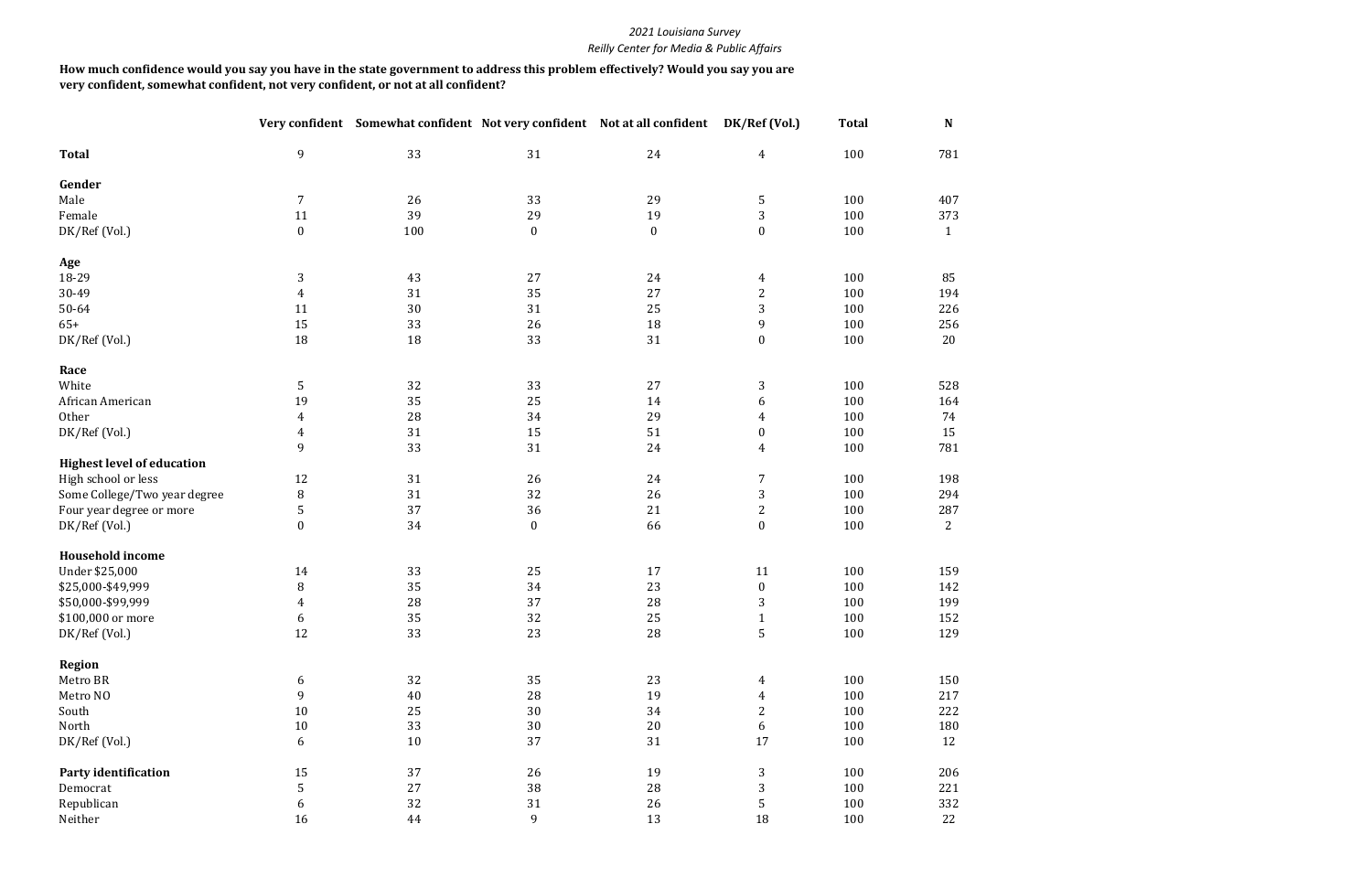# DK/Ref (Vol.)

| Party identification (with leaners) | 12 | 40 | 26 | 19 | ົ      | 100 | 270 |
|-------------------------------------|----|----|----|----|--------|-----|-----|
| Democrat                            |    | 29 | 36 | 28 | ົ<br>ر | 100 | 313 |
| Republican                          | 10 | 25 | 32 | 27 | b      | 100 | 177 |
| Neither                             | 16 | 43 | 10 | 13 | 18     | 100 | 21  |
| DK/Ref (Vol.)                       |    |    |    |    |        |     |     |
|                                     |    |    |    |    |        |     |     |
| <b>Ideology</b>                     | 6  | 38 | 29 | 23 |        | 100 | 155 |
| Liberal                             | 10 | 38 | 26 | 20 | b      | 100 | 177 |
| Moderate                            | 8  | 28 | 34 | 26 | ົ      | 100 | 390 |
| Conservative                        | 13 | 29 | 23 | 27 |        | 100 | 59  |
| DK/Ref (Vol.)                       |    |    |    |    |        |     |     |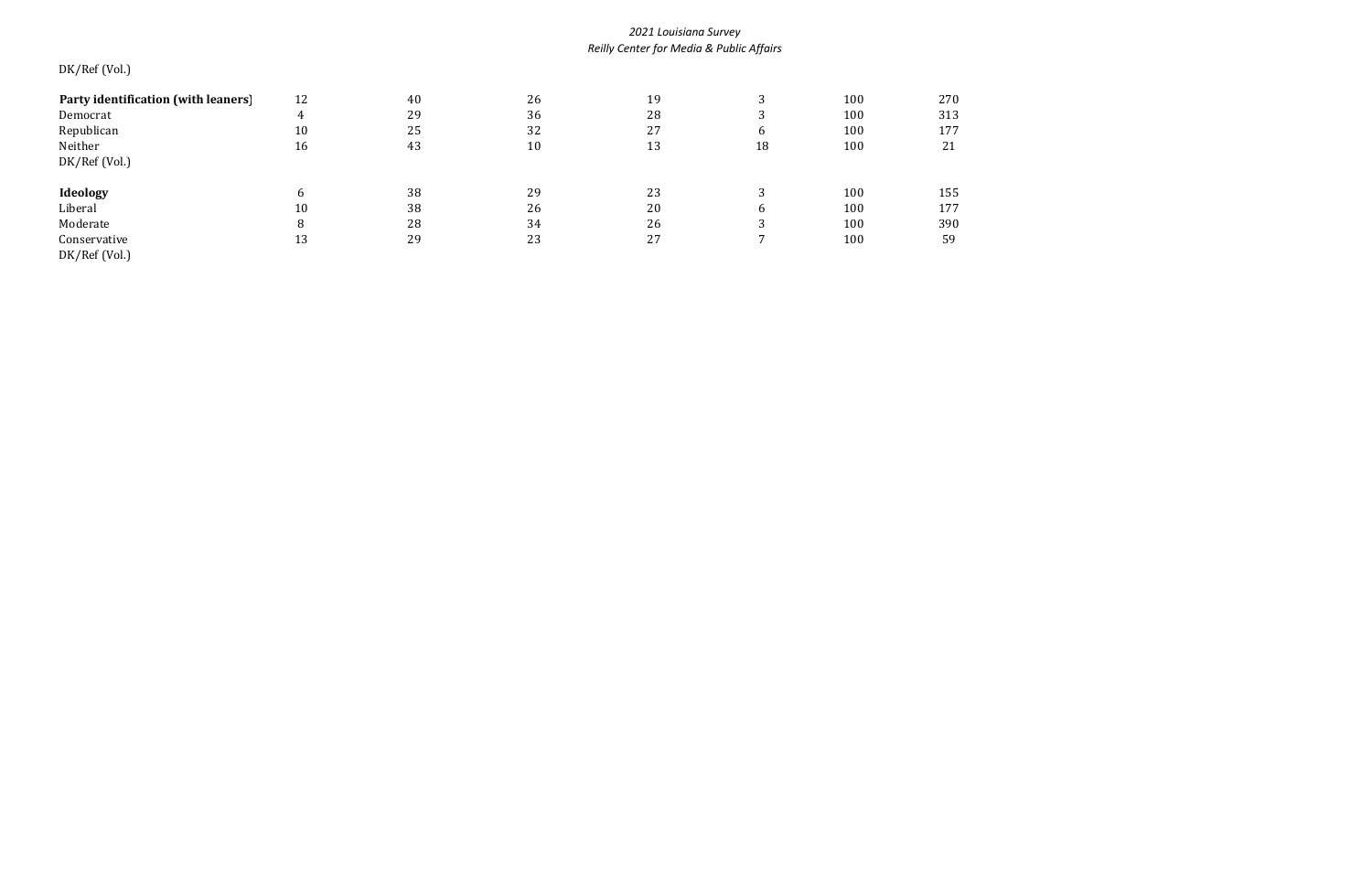|                                   | <b>Better</b>    | <b>Same</b>      | <b>Worse</b>     | DK/Ref (Vol.)    | <b>Total</b> | N              |
|-----------------------------------|------------------|------------------|------------------|------------------|--------------|----------------|
| <b>Total</b>                      | 17               | 54               | 29               | $\boldsymbol{0}$ | 100          | 781            |
| Gender                            |                  |                  |                  |                  |              |                |
| Male                              | 21               | 49               | 29               | $\boldsymbol{0}$ | 100          | 407            |
| Female                            | 13               | 58               | 28               | $\boldsymbol{0}$ | 100          | 373            |
| DK/Ref (Vol.)                     | $\boldsymbol{0}$ | $\boldsymbol{0}$ | 100              | $\boldsymbol{0}$ | 100          | $\mathbf{1}$   |
| Age                               |                  |                  |                  |                  |              |                |
| 18-29                             | 24               | 53               | 23               | $\mathbf{1}$     | 100          | 85             |
| 30-49                             | 24               | 41               | 35               | $\boldsymbol{0}$ | 100          | 194            |
| 50-64                             | 13               | 59               | 28               | $\boldsymbol{0}$ | 100          | 226            |
| $65+$                             | 9                | 64               | 27               | $\boldsymbol{0}$ | 100          | 256            |
| DK/Ref (Vol.)                     | $\boldsymbol{0}$ | 67               | 32               | $\mathbf{1}$     | 100          | 20             |
| Race                              |                  |                  |                  |                  |              |                |
| White                             | 15               | 56               | 29               | $\boldsymbol{0}$ | 100          | 528            |
| African American                  | 20               | 54               | 26               | $\boldsymbol{0}$ | 100          | 164            |
| Other                             | 23               | 34               | 42               | $\mathbf{1}$     | 100          | 74             |
| DK/Ref (Vol.)                     | 16               | 55               | 28               | $\boldsymbol{0}$ | 100          | 15             |
|                                   | 17               | 54               | 29               | $\boldsymbol{0}$ | 100          | 781            |
| <b>Highest level of education</b> |                  |                  |                  |                  |              |                |
| High school or less               | 14               | 55               | 31               | $\boldsymbol{0}$ | 100          | 198            |
| Some College/Two year degree      | 18               | 46               | 35               | $\mathbf{1}$     | 100          | 294            |
| Four year degree or more          | 19               | 62               | 19               | $\boldsymbol{0}$ | 100          | 287            |
| DK/Ref (Vol.)                     | 66               | 34               | $\boldsymbol{0}$ | $\boldsymbol{0}$ | 100          | $\overline{2}$ |
| <b>Household income</b>           |                  |                  |                  |                  |              |                |
| Under \$25,000                    | 15               | 53               | 33               | $\boldsymbol{0}$ | 100          | 159            |
| \$25,000-\$49,999                 | 14               | 45               | 40               | $\boldsymbol{0}$ | 100          | 142            |
| \$50,000-\$99,999                 | 18               | 56               | 26               | $\boldsymbol{0}$ | 100          | 199            |
| \$100,000 or more                 | 29               | 59               | 13               | $\pmb{0}$        | 100          | 152            |
| DK/Ref (Vol.)                     | 9                | 56               | 35               | $\boldsymbol{0}$ | 100          | 129            |
| <b>Region</b>                     |                  |                  |                  |                  |              |                |
| Metro BR                          | 27               | 49               | 24               | $\boldsymbol{0}$ | 100          | 150            |
| Metro NO                          | 17               | 55               | 27               | $\mathbf{1}$     | 100          | 217            |
| South                             | 15               | 56               | 29               | $\boldsymbol{0}$ | 100          | 222            |
| North                             | 12               | 53               | 35               | $\boldsymbol{0}$ | 100          | 180            |
| DK/Ref (Vol.)                     | $\pmb{0}$        | 77               | 23               | $\boldsymbol{0}$ | 100          | 12             |
| <b>Party identification</b>       | 17               | 62               | 22               | $\boldsymbol{0}$ | 100          | 206            |
| Democrat                          | 11               | 55               | 35               | $\boldsymbol{0}$ | 100          | 221            |
| Republican                        | 21               | 48               | $30\,$           | 1                | 100          | 332            |
| Neither                           | 22               | 47               | 31               | $\boldsymbol{0}$ | 100          | 22             |
| DK/Ref (Vol.)                     |                  |                  |                  |                  |              |                |

**We are also interested in how people are getting along financially these days. Would you say that you are better off financially, worse off, or about the same as you were a year ago?**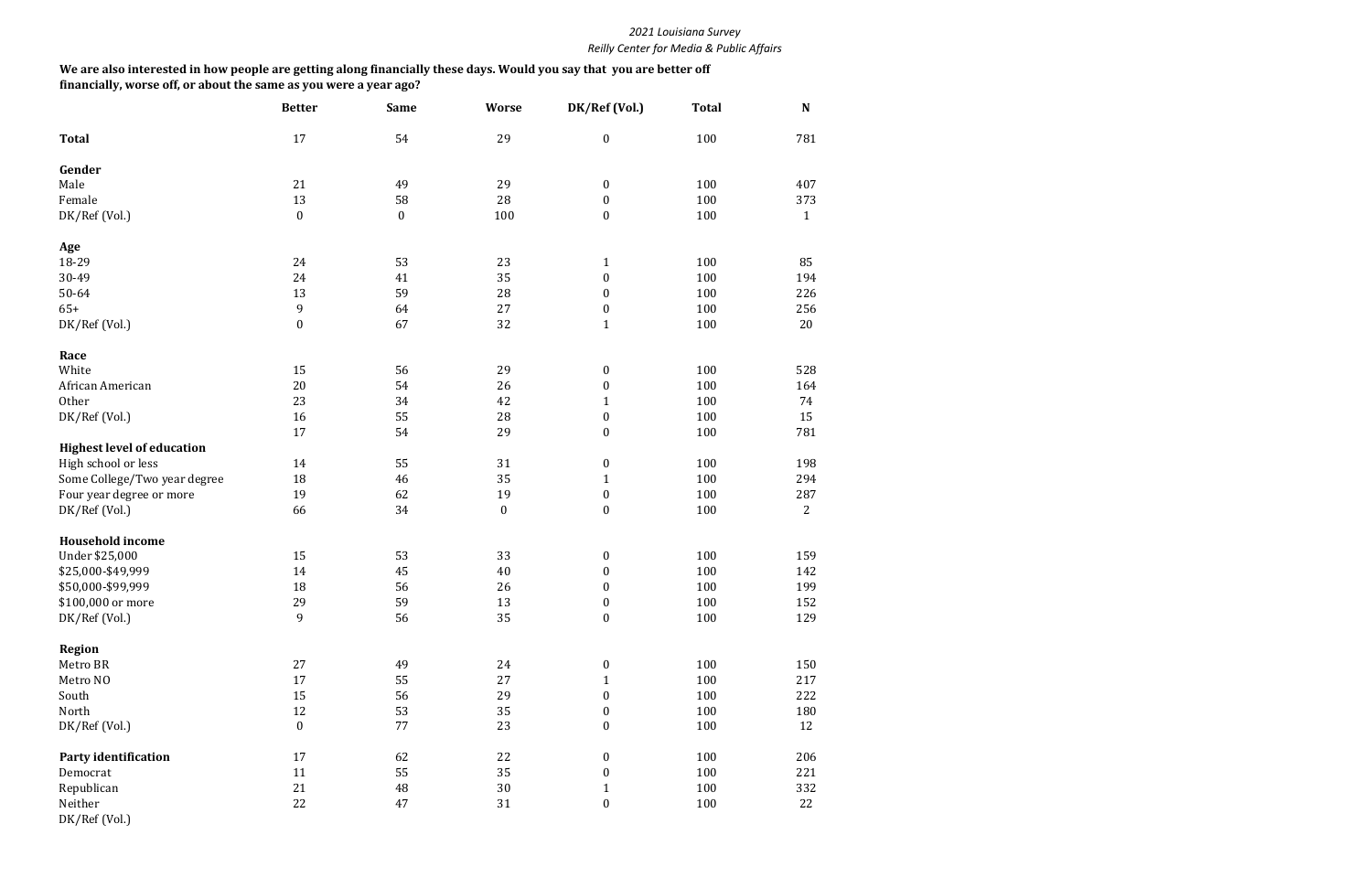| Party identification (with leaners | 18 | 61 | 21 | $\boldsymbol{0}$ | 100 | 270 |
|------------------------------------|----|----|----|------------------|-----|-----|
| Democrat                           | 14 | 53 | 32 | $\boldsymbol{0}$ | 100 | 313 |
| Republican                         | 20 | 44 | 35 |                  | 100 | 177 |
| Neither                            | 21 | 48 | 32 | $\boldsymbol{0}$ | 100 | 21  |
| DK/Ref (Vol.)                      |    |    |    |                  |     |     |
|                                    |    |    |    |                  |     |     |
| Ideology                           | 20 | 58 | 21 |                  | 100 | 155 |
| Liberal                            | 18 | 57 | 25 | $\bf{0}$         | 100 | 177 |
| Moderate                           | 14 | 54 | 32 | $\boldsymbol{0}$ | 100 | 390 |
| Conservative                       | 25 | 33 | 41 | $\boldsymbol{0}$ | 100 | 59  |
| DK/Ref (Vol.)                      |    |    |    |                  |     |     |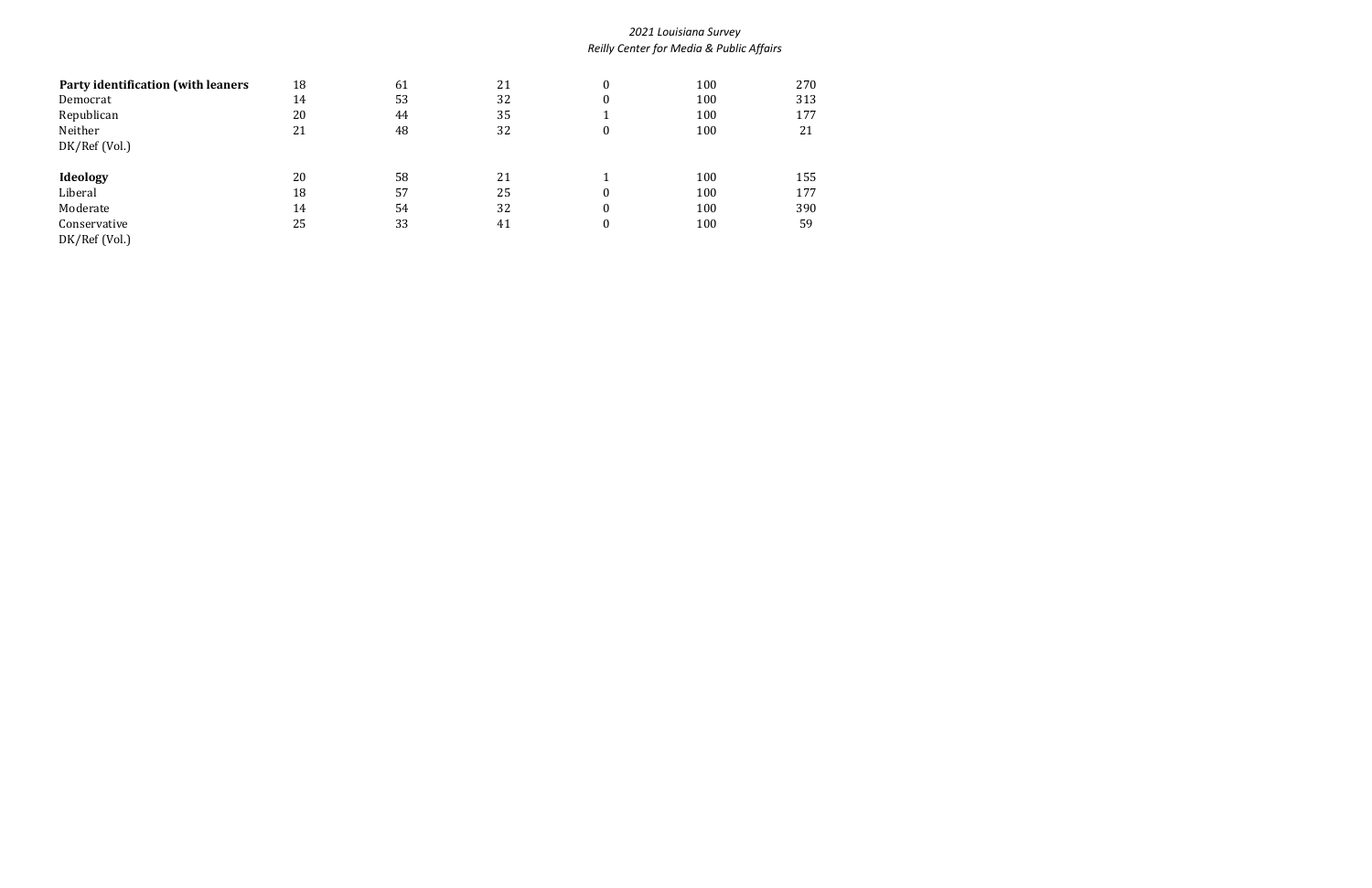|                                   | <b>Better</b>    | <b>Same</b>      | <b>Worse</b> | DK/Ref (Vol.)    | <b>Total</b> | N              |
|-----------------------------------|------------------|------------------|--------------|------------------|--------------|----------------|
| <b>Total</b>                      | 6                | 20               | 72           | 3                | 100          | 781            |
| Gender                            |                  |                  |              |                  |              |                |
| Male                              | 9                | 22               | 67           | $\overline{c}$   | 100          | 407            |
| Female                            | 3                | 18               | 76           | $\overline{4}$   | 100          | 373            |
| DK/Ref (Vol.)                     | $\mathbf{0}$     | $\boldsymbol{0}$ | 100          | $\boldsymbol{0}$ | 100          | $\mathbf{1}$   |
| Age                               |                  |                  |              |                  |              |                |
| 18-29                             | 4                | 18               | 76           | $\mathbf{2}$     | 100          | 85             |
| 30-49                             | $\overline{4}$   | 19               | 72           | 5                | 100          | 194            |
| 50-64                             | 9                | 19               | 70           | 3                | 100          | 226            |
| $65+$                             | 5                | 24               | 67           | $\mathbf{3}$     | 100          | 256            |
| DK/Ref (Vol.)                     | 3                | 3                | 93           | $\mathbf{1}$     | 100          | 20             |
| Race                              |                  |                  |              |                  |              |                |
| White                             | $\overline{4}$   | 18               | 76           | 3                | 100          | 528            |
| African American                  | 10               | 25               | 61           | 4                | 100          | 164            |
| Other                             | 5                | 20               | 74           | $\mathbf{1}$     | 100          | 74             |
| DK/Ref (Vol.)                     | 12               | $\bf{0}$         | 80           | $\, 8$           | 100          | 15             |
|                                   | 6                | 20               | 72           | 3                | 100          | 781            |
| <b>Highest level of education</b> |                  |                  |              |                  |              |                |
| High school or less               | $\overline{7}$   | 24               | 67           | $\mathbf{2}$     | 100          | 198            |
| Some College/Two year degree      | 5                | 17               | 74           | $\overline{4}$   | 100          | 294            |
| Four year degree or more          | $\overline{4}$   | 17               | 76           | $\overline{3}$   | 100          | 287            |
| DK/Ref (Vol.)                     | $\boldsymbol{0}$ | $\pmb{0}$        | 34           | 66               | 100          | $\overline{2}$ |
|                                   |                  |                  |              |                  |              |                |
| <b>Household income</b>           |                  |                  |              |                  |              |                |
| Under \$25,000                    | 7                | 22               | 68           | 2                | 100          | 159            |
| \$25,000-\$49,999                 | 5                | 18               | 76           | $\overline{c}$   | 100          | 142            |
| \$50,000-\$99,999                 | $\overline{7}$   | 23               | 69           | $\overline{c}$   | 100          | 199            |
| \$100,000 or more                 | 3                | 17               | $77 \,$      | 3                | 100          | 152            |
| DK/Ref (Vol.)                     | 5                | 17               | 69           | 9                | 100          | 129            |
| <b>Region</b>                     |                  |                  |              |                  |              |                |
| Metro BR                          | 5                | 18               | 71           | 5                | 100          | 150            |
| Metro NO                          | 7                | 19               | 71           | 4                | 100          | 217            |
| South                             | 5                | 15               | 77           | 3                | 100          | 222            |
| North                             | 5                | 25               | 68           | $\overline{c}$   | 100          | 180            |
| DK/Ref (Vol.)                     | $\boldsymbol{6}$ | 24               | 71           | $\boldsymbol{0}$ | 100          | 12             |
| Party identification              |                  |                  |              |                  |              |                |
| Democrat                          | 7                | 21               | 69           | $\overline{c}$   | 100          | 206            |
| Republican                        | 5                | 14               | 79           | $\overline{c}$   | 100          | 221            |
| Neither                           | 6                | 22               | 68           | 4                | 100          | 332            |

**Now thinking about the economy in Louisiana as a whole, would you say that over the past year the state's economy has gotten better, stayed the same or gotten worse?**